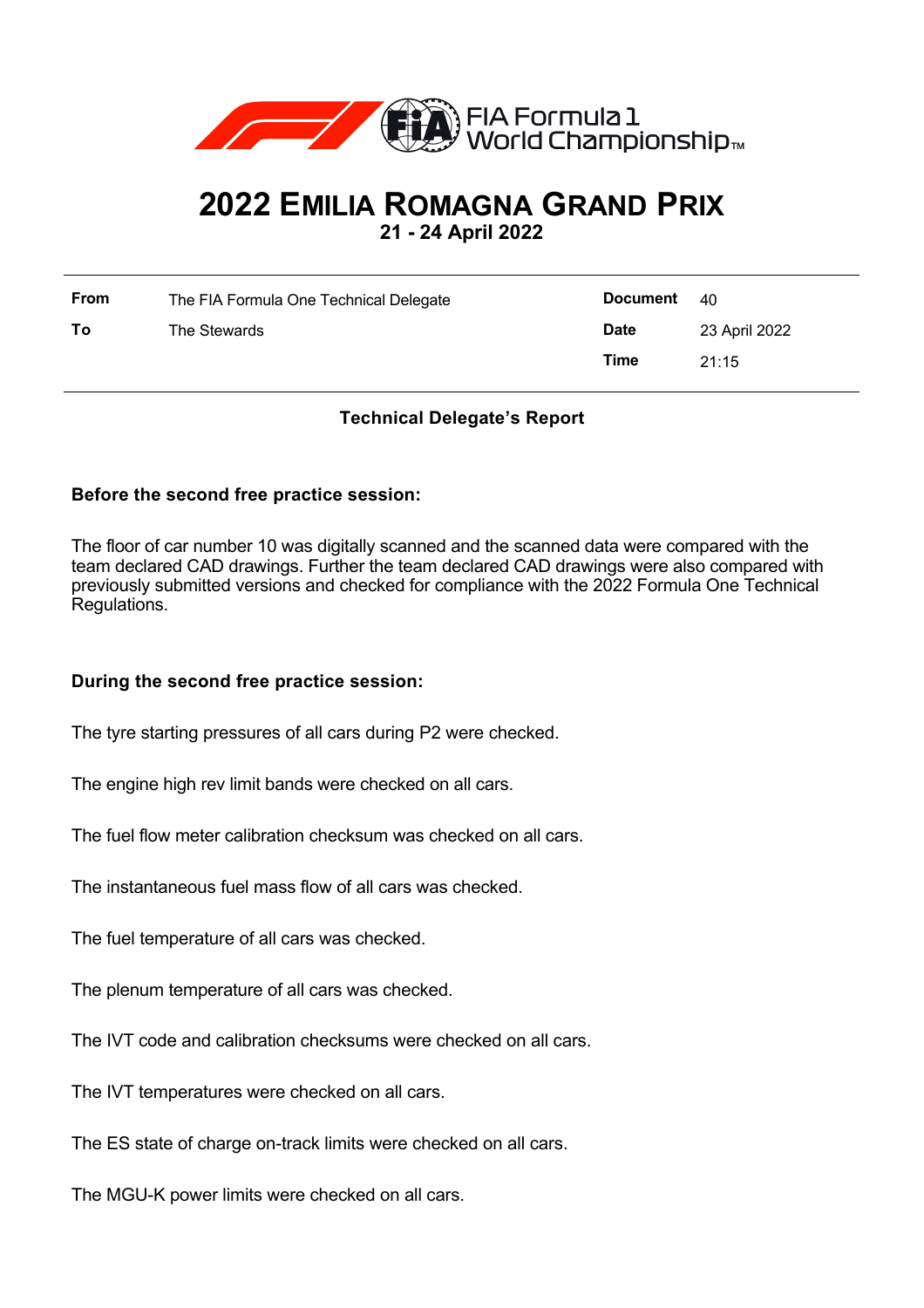The maximum MGU-K speed was checked on all cars.

The maximum MGU-K torque was checked on all cars.

The maximum MGU-H speed was checked on all cars.

Chassis FIA checksum was checked on all cars.

Torque sensor software version checks have been carried out on all cars.

Torque sensor calibration checks have been carried out on all cars.

The torque coordinator demands were checked on all cars.

The torque control was checked on all cars.

The steering wheel of all cars has been checked.

It was verified on all cars that the PCU dash board display configuration was not changed.

#### **After the second free practice session:**

A fuel sample was taken from car number 14.

An engine oil sample was taken from car number 14.

#### **Before the Sprint:**

On the grid the temperature of the LHS and RHS front and rear tyre was checked on car numbers 44, 01, 11, 16, 04, 22, 18, 23 and 20.

On the grid the minimum tyre starting pressure of the LHS and RHS front and rear tyre was checked on all cars.

A fuel sample was taken from car number 06.

An engine oil sample was taken from car number 06.

#### **After the Sprint:**

The following cars were weighed:

#### *Number Car Driver*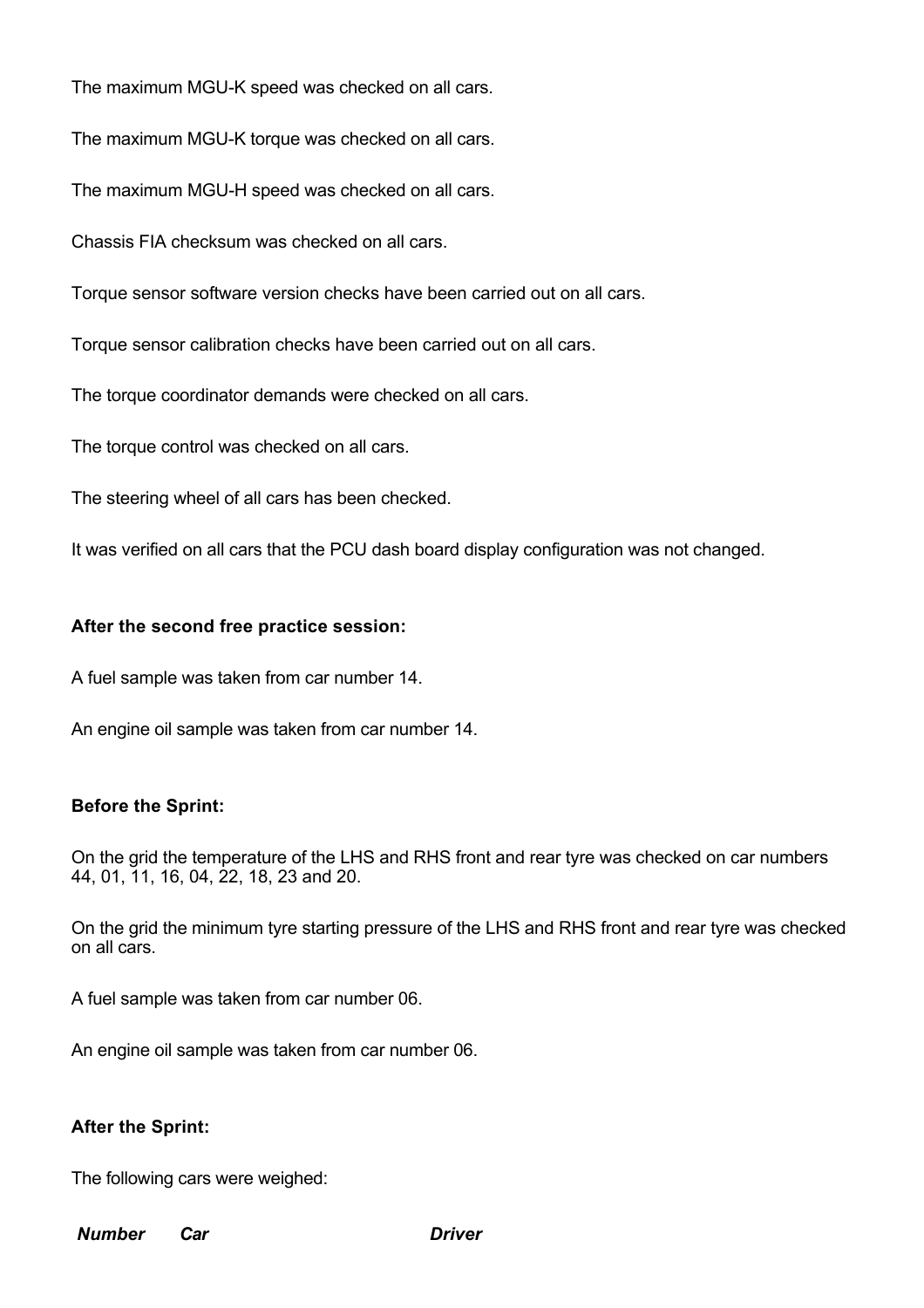| 63 | Mercedes                     | George Russell         |
|----|------------------------------|------------------------|
| 44 | <b>Mercedes</b>              | Lewis Hamilton         |
| 01 | <b>Red Bull Racing RBPT</b>  | Max Verstappen         |
| 11 | <b>Red Bull Racing RBPT</b>  | Sergio Perez           |
| 16 | Ferrari                      | <b>Charles Leclerc</b> |
| 55 | Ferrari                      | <b>Carlos Sainz</b>    |
| 03 | <b>McLaren Mercedes</b>      | Daniel Ricciardo       |
| 04 | McLaren Mercedes             | <b>Lando Norris</b>    |
| 14 | <b>Alpine Renault</b>        | Fernando Alonso        |
| 31 | <b>Alpine Renault</b>        | <b>Esteban Ocon</b>    |
| 10 | AlphaTauri RBPT              | <b>Pierre Gasly</b>    |
| 22 | AlphaTauri RBPT              | Yuki Tsunoda           |
| 18 | <b>Aston Martin Mercedes</b> | <b>Lance Stroll</b>    |
| 05 | <b>Aston Martin Mercedes</b> | Sebastian Vettel       |
| 23 | <b>Williams Mercedes</b>     | Alexander Albon        |
| 06 | <b>Williams Mercedes</b>     | Nicholas Latifi        |
| 77 | Alfa Romeo Racing Ferrari    | Valtteri Bottas        |
| 20 | Haas Ferrari                 | Kevin Magnussen        |
| 47 | Haas Ferrari                 | Mick Schumacher        |

The following aerodynamic component or bodywork areas were checked on car numbers 01, 55, 04 and 77:

| $\sim$ 10 $\pm$ | Floor Body          | - TR Article 3.5.1   |
|-----------------|---------------------|----------------------|
| $\sim 10^{-10}$ | <b>Floor Fences</b> | - TR Article 3.5.2   |
| $\sim 100$      | Floor Edge Wing     | $-$ TR Article 3.5.3 |
| $\sim$          | <b>Rib</b>          | - TR Article 3.5.4   |

The chassis identification transponders have been confirmed for car numbers 63, 44, 01, 11, 16, 55, 03, 04, 14, 31, 10, 22, 18, 05, 23, 06, 77, 20 and 47.

The minimum distance between the adjacent rear wing sections at any longitudinal vertical plane was checked on car numbers 63, 44, 01, 11, 16, 55, 03, 04, 14, 31, 10, 22, 18, 05, 23, 06, 77, 20 and 47.

The engine high rev limit bands were checked on all cars.

The oil consumption was checked on all cars.

The plenum temperature was checked on all cars.

The IVT code and calibration checksums were checked on all cars.

The IVT temperatures were checked on all cars.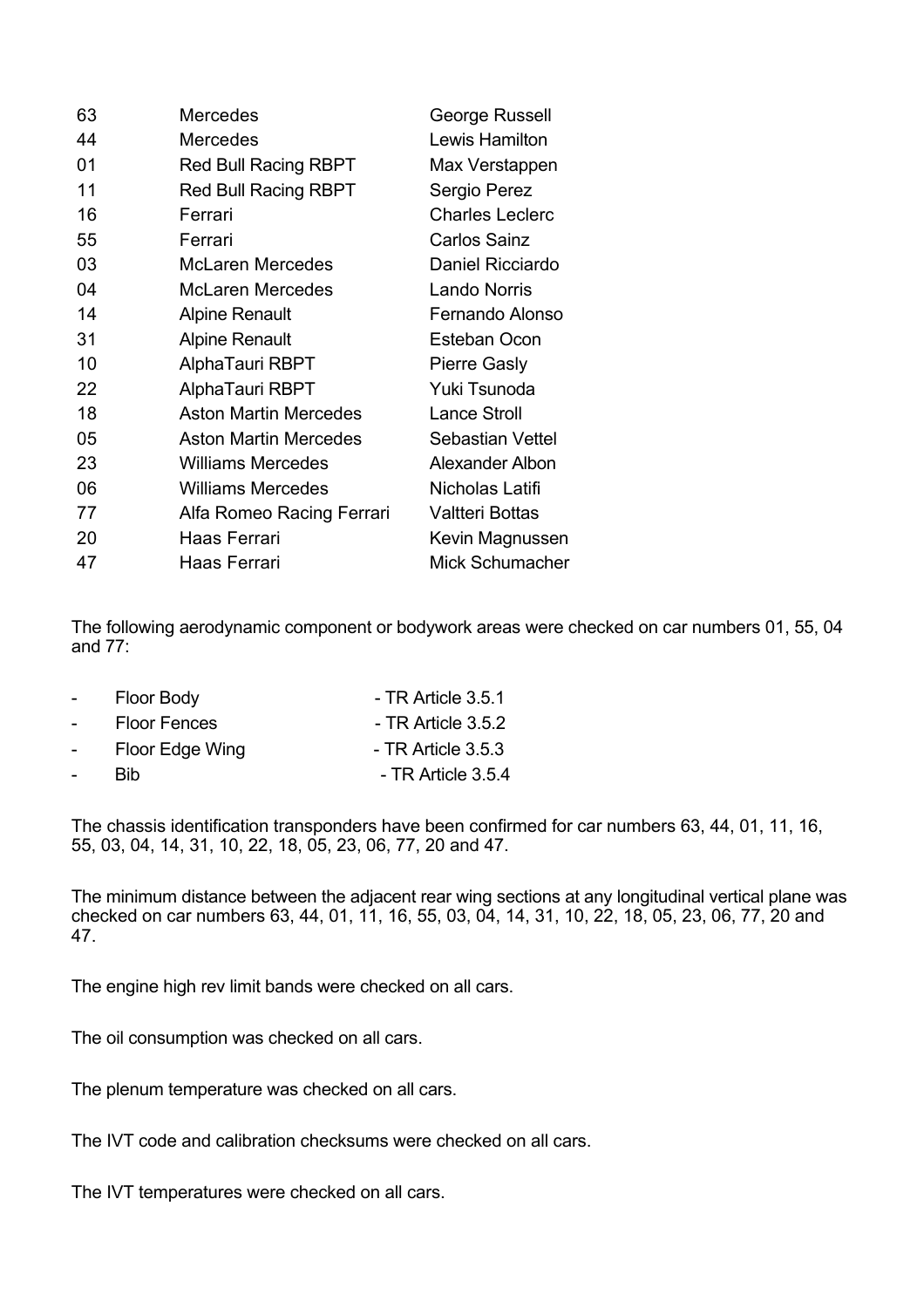The ES state of charge on-track limits were checked on all cars.

The lap energy release and recovery limits were checked on all cars.

The MGU-K power limits were checked on all cars.

The maximum MGU-K speed was checked on all cars.

The maximum MGU-K torque was checked on all cars.

The maximum MGU-H speed was checked on all cars.

The session type has been confirmed for all cars.

Chassis FIA checksum was checked on all cars taking part in the qualifying sessions.

The torque coordinator demands were checked on all cars.

The torque control was checked on all cars.

The rear brakes pressure control was checked on all cars.

The brake temperature warnings were checked on all cars.

The steering wheel of all cars has been checked.

The race start data of all cars have been checked.

Single clutch paddle use for the race start has been checked on all cars.

It was checked that no car exceeded 80 km/h when leaving the formation grid prior to the start of the race.

It was verified on all cars that the PCU dash display configuration was not changed during Parc Fermé.

The fuel pressure of all cars during the qualifying session was checked.

The logged pressure within the engine cooling system during the qualifying session was checked on all cars.

The tyres used by all drivers during the sessions today have been checked.

The tyre starting pressures of all cars were checked.

Fuel flow meter calibration checksums were checked on all cars.